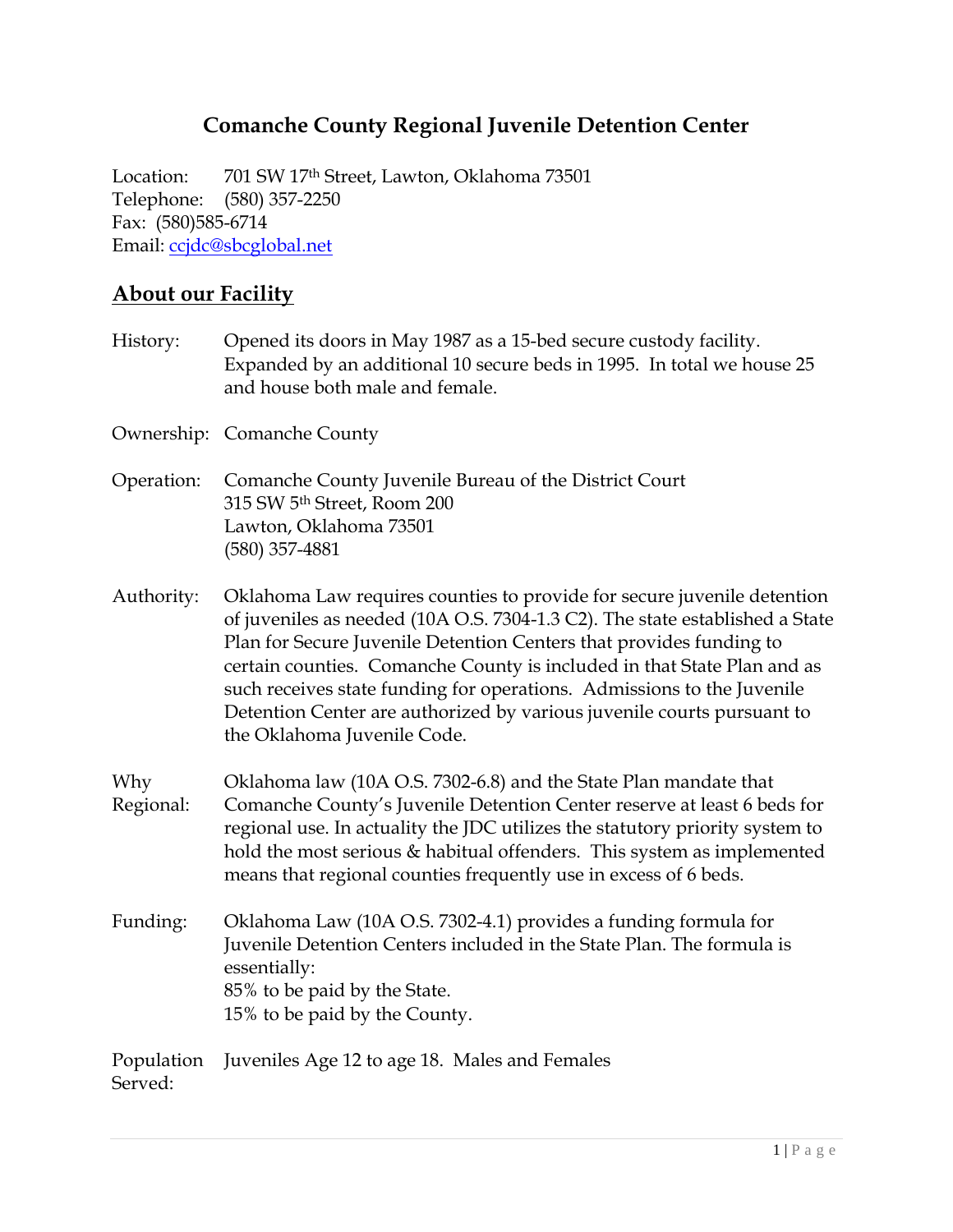#### **Philosophy Statement**:

CCRJDC believes that each child is an individual that should be valued. CCRJDC will recognize each child's strengths, interests, skills, abilities and knowledge; to encourage their successful reentry into the community with a more positive transition to adulthood.

#### **Mission Statement**:

The mission of the Comanche County Regional Juvenile Detention Center is to provide a temporary, secure, safe, and caring facility. The juveniles require secure detention for their protection; for the protection of the community and to assure their appearance for legal proceedings.

#### **Programs/Contracts/Accreditations:**

The Comanche County Regional Juvenile Detention Center is required by the Office of Juvenile Affairs Licensing Unit, and the American Correctional Association, to provide, at a minimum, services and programs in the following areas: education, recreation, counseling and library services. In accordance with those specifications, the detention center currently provides programs that meet or exceed the minimum criteria listed by the previously mentioned agencies.

## **Description of Facility Services and Programs**

**Medical Program –** We have a Physician on staff, to provide medical services to the residents of the Comanche County Regional Juvenile Detention Center.

**MAYSI-2** - The MAYSI-2 is a brief behavioral health screening tool designed especially for juvenile justice programs and facilities. It identifies youths 12 through 17 years old who may have important, pressing behavioral health needs. Its primary use is in juvenile probation, diversion programs, and intake in juvenile detention or corrections.

**Educational Program** – Our education program is provided through the Lawton Public Schools and classes are conducted Monday through Friday from 8:00 a.m. to 2:30 p.m. We house two teachers from LPS. Whenever LPS is in session, our kids are also in class. The facility benefits by having a Special Education professional who visits the facility almost daily to assist any and all residents who are on an I.E.P. with their special education needs. All legal holidays observed by the Lawton Public Schools, are also observed at the detention center.

**DOE School Breakfast and Lunch Program** - We maintain compliance with the Child Nutrition Program through the State of Oklahoma. In this endeavor CCRJDC contracts with a Licensed Dietician to provide information and education on nutrition and modified diets for residents and to families of residents if needed. The Dietitian shall perform clinical dietary assessments on nutritionally at-risk residents per facility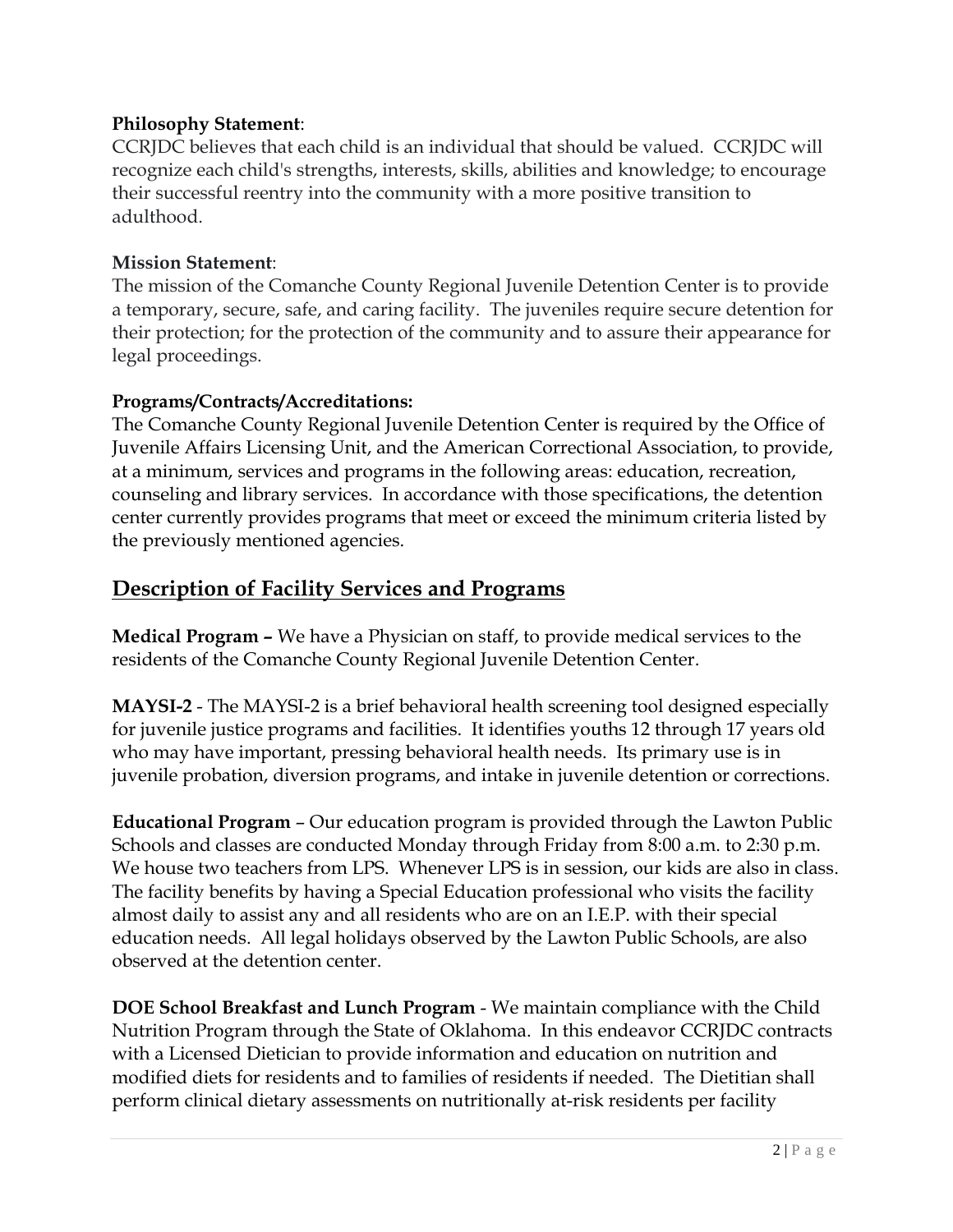request. Nutritional recommendations will be made based on the assessments as well as identifying appropriate goals and approaches for the patient. Dietician signs that all menus fit the dietary guidelines for the School Lunch Program.

**Recreation Program** – Our recreation program consists of structured activities, utilizing the gym and the outside recreation area, for large muscle exercise Scheduled gym/outside recreation area activities include but are not limited to; structured exercises, volleyball, and basketball. The outside recreation area is utilized when climate permits and security is not at risk.

**Chaplain Services/Religious Counseling** – Offered but not required on one night per week.

**Licensed Clinical Social Workers** - CCRJDC currently has professional service contracts with three (3) LCSWs. Two provide mental health assessments of residents on an as need basis. One of the LCSW provides group therapy, Aggression Replacement Training (ART), to our residents. ART offers a comprehensive intervention program designed to teach adolescents to understand and replace aggression and antisocial behavior with positive alternatives. He comes in each Thursday for an hour session with each pod. ART provides a coordinated, three-part training approach: Prosocial Skills; Anger Control; and Moral Reasoning. One LCSW also assists the facility as a point of contact regarding certain issues as required by ACA.

**Collaborations With Outside Entities** – Health Department, Indian Health Services, Vo-Tech, EquusWorks.

**Leisure Time Activities** – Leisure time is incorporated into the daily program. An example of structured leisure time activities is group participation games such as Scattagories; Taboo; Guesstures; Trivia and BINGO games. For dayroom recreation, we continue to build on our entertainment movie DVD library (Movies rated PG-13 or milder), have a video play-station for each pod, and have maintained a multitude of card and board games which are available to the residents upon request. Leisure time (letter reading and writing) is integrated into the daily/weekly schedules for resident's personal correspondence.

**The Library Program –** At CCRJDC we have included a collection of reading materials: purchased/donated books, newspapers, health pamphlets, religious pamphlets, educational/vocational materials and resource materials. Each dayroom also has access to computers (during school hours). All reading materials are kept in areas readily available and accessible to the residents.

**Barbers –** We have contracts with two barbers to provide quarterly haircutting services for our residents.